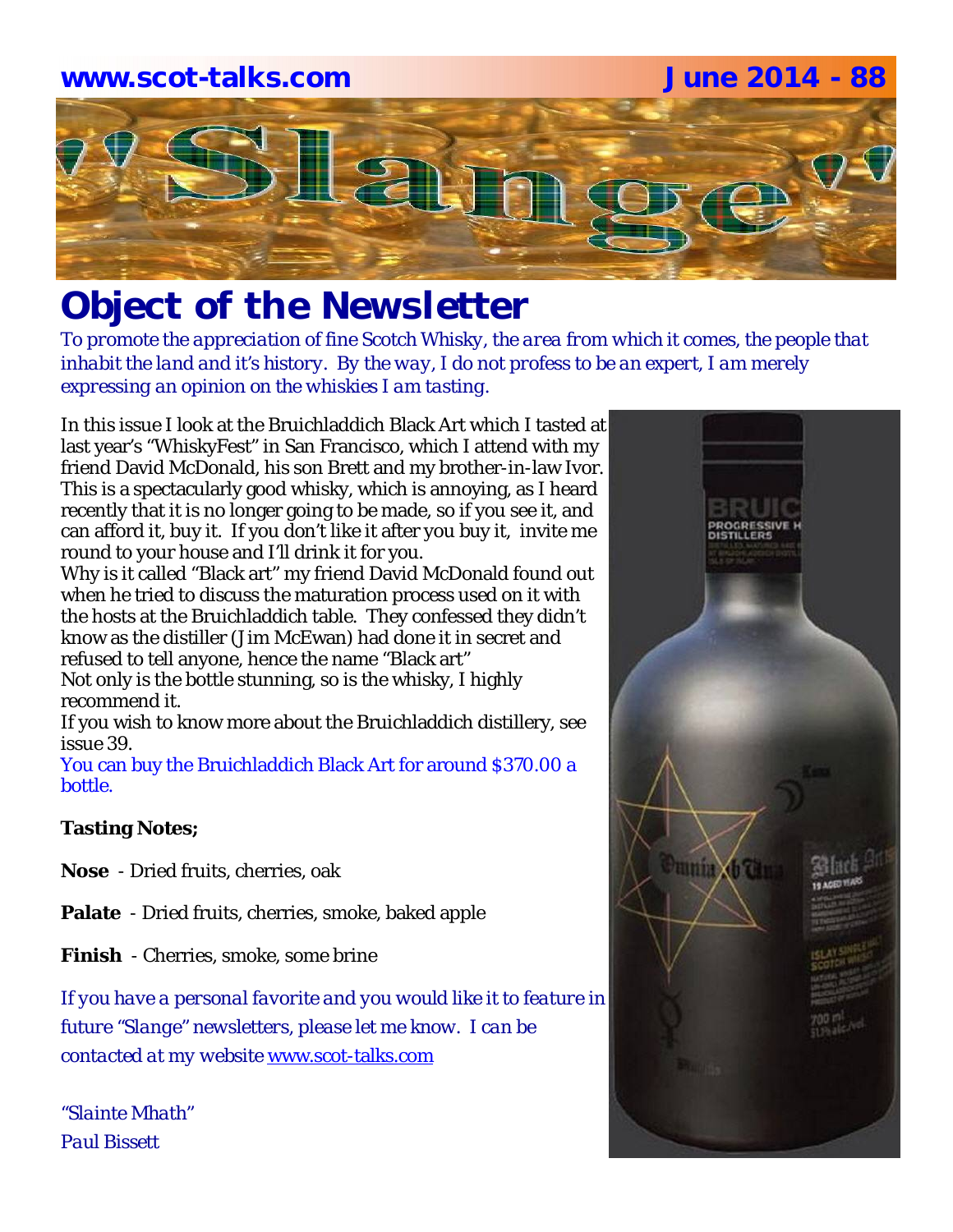# **www.scot-talks.com June 2014 - 88**



| <b>Distillery</b>    | Pronunciation | <b>Meaning</b>                                | <b>Years active</b>               | <b>Notes</b>                                                                                                                                                           |
|----------------------|---------------|-----------------------------------------------|-----------------------------------|------------------------------------------------------------------------------------------------------------------------------------------------------------------------|
| Ardbeg               | ard-bég       | small headland                                | 1815-1981, 1990-1996,<br>$1997 -$ | owned by Glenmorangie, some blended as Wardhead                                                                                                                        |
| Bowmore              | bo-moore      | great sea reef or sea rock                    | $1779-$                           | owned by Suntory, sells 7-year-old malt as McClelland's                                                                                                                |
| <b>Bruichladdich</b> | broo-kladd-ee | bank on the shore                             | 1881-1995, 2001-                  | reopened as an independent distillery                                                                                                                                  |
|                      |               | Bunnahabhain bū-na-ha-venn mouth of the river | 1880/1883-                        | owned by Burn Stewart, a notable part of the Black Bottleblend                                                                                                         |
| Caol lla             | cull-eela     | The Sound of Islay (between Islay<br>& Jura)  | 1846-1972, <sup>‡</sup> 1974-     | owned by Diageo                                                                                                                                                        |
| Kilchoman            | keel-choman   | St. Comman's church                           | $2005 -$                          | first all new distillery since 1881                                                                                                                                    |
| Lagavulin            | lahk-a-voolin | the hollow where the mill is                  | 1742/1816-                        | owned by Diageo                                                                                                                                                        |
| Laphroaig            | la-froyg      | beautiful hollow by the broad bay             | $1815 -$                          | owned by Beam Inc.                                                                                                                                                     |
| Port Charlotte -     |               | named after Frederick Campbell's<br>wife      | 1829-1929, 2011-                  | owned by Bruichladdich,<br>Although Bruichladdich is currently bottling a peated scotch whisky<br>under this name, the new Port Charlotte distillery is not yet built. |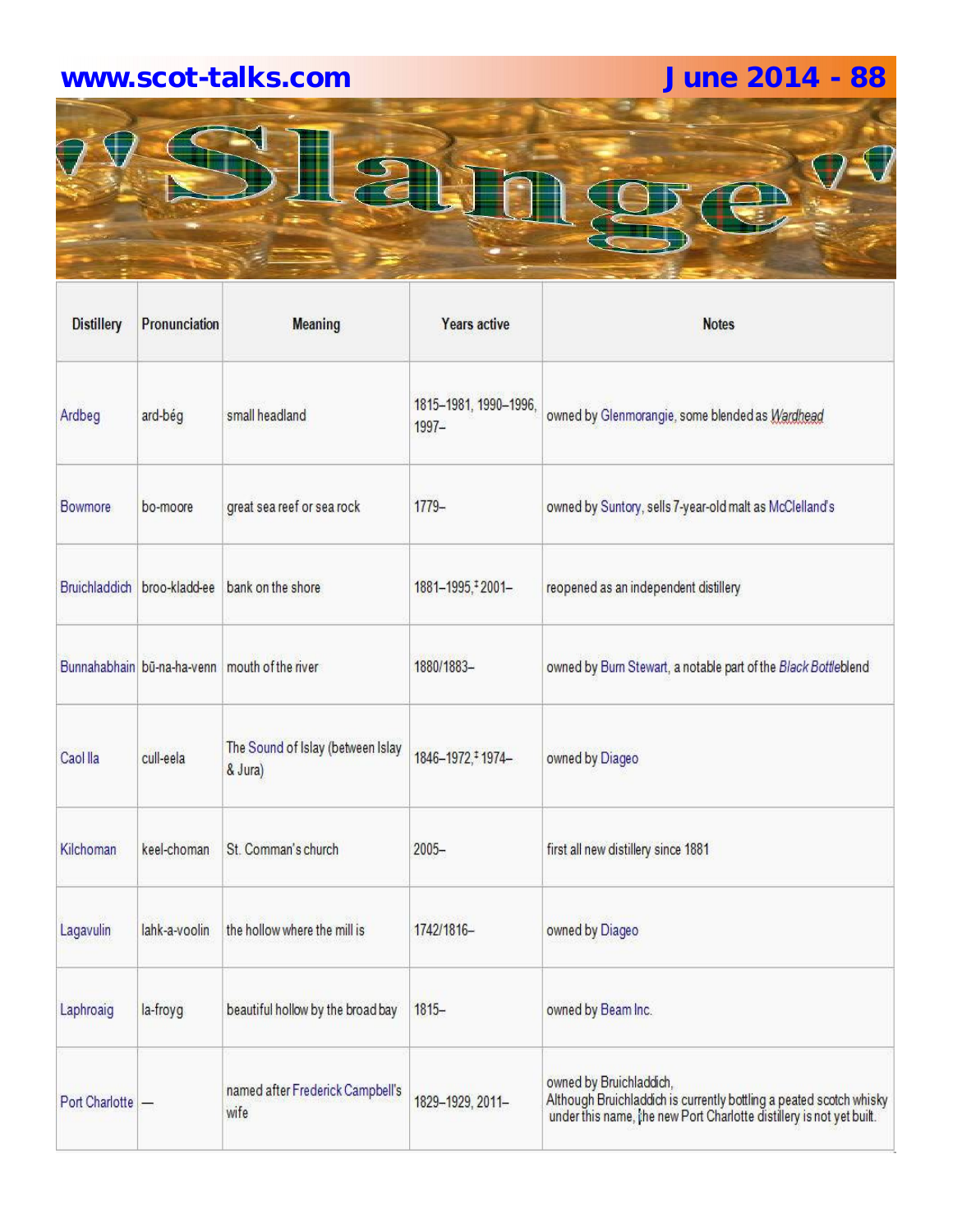# **www.scot-talks.com June 2014 - 88**

Below is a simple guide to help you choose your single malt Whisky, and the flavor notes you should expect from it. Being Scottish I recommend you find a likely candidate and try it in a bar before buying the whole bottle. With each issue of the newsletter I will add in another Whisky to the flavor map. This Issue; Bruichladdich Black Art. For more information go to http://www.bruichladdich.com/

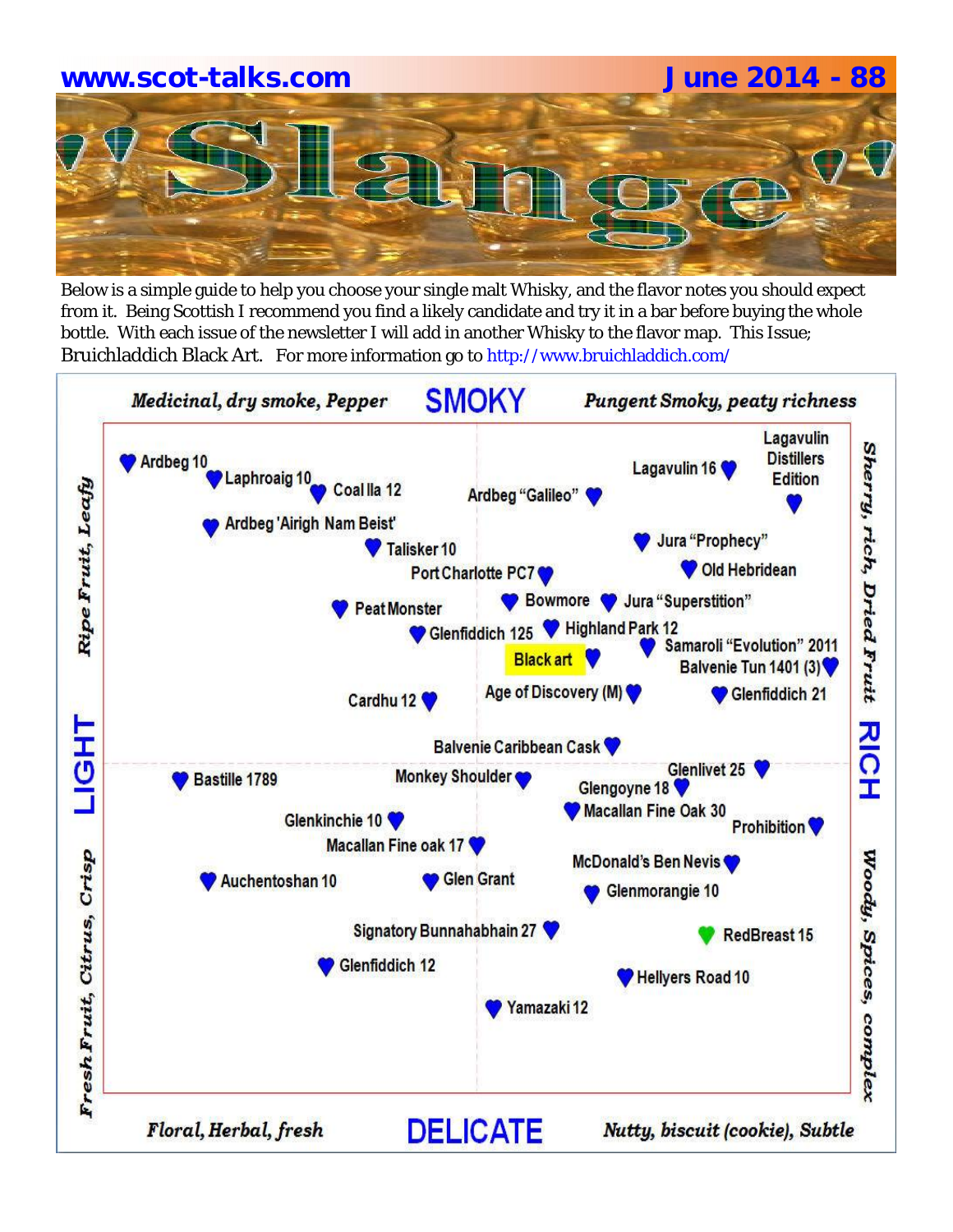

# **Whisky experiences and tastings**

www.visitscotland.com

Enjoyed in the company of good friends (or new ones) or sat in front of a blazing fire on a cold winter night, Scotch whisky is one of life's little pleasures. Single malts are as much for appreciation as they are for drinking. Whether you're a novice who has never tried a dram or a connoisseur of Scotland's finest single malts, being able to unlock the secrets of whisky is a skill we all have. If you can't get to an organized tasting, simply follow our 'how to' guide to become an expert.

### **Before you begin**

The key to Scotch whisky tasting is to relate everything to your own personal experience, whether it is the color, the aromas on the nose or the taste on your palate. Each characteristic will probably prompt a memory or recollection in your head; the color of a door knob, the smell of fruit or flowers or the taste of Christmas cake.

Before you start, make sure you have a clean, tulip-shaped nosing glass and a jug of still water at room temperature to hand. Although it is more practical to drink from tumblers normally, a tulip glass traps the aromas in the bulbous bottom of the glass and is ideal for nosing.

### **Look**

Hold your glass up against a neutral background and first appreciate the color. Scotch whisky takes on a light gold, amber or dark ochre color depending on the wood finish of the cask it is stored in and the length of time it has been aged in it.

Darker colored whisky usually indicates that it may have matured in an old Spanish sherry cask or that it is an old whisky. Lighter colors tend to tell you that your whisky was stored in old bourbon casks or that it is young single malt. When you start nosing, it will become clearer which is more likely for that particular whisky.

### **Swirl**

Next, take your glass and give it a good swirl so that the sides are well coated. Watch and admire the legs streak down the glass. If the legs run quickly, there are lots of them, and they are quite thin then it is probably a light-bodied whisky and/or a younger whisky.

If the legs take a long time to form and then run slowly down the side of the glass, or if there are very few of them and they appear to be quite thick, then the single malt may be a heavy bodied whisky and/or an older whisky.